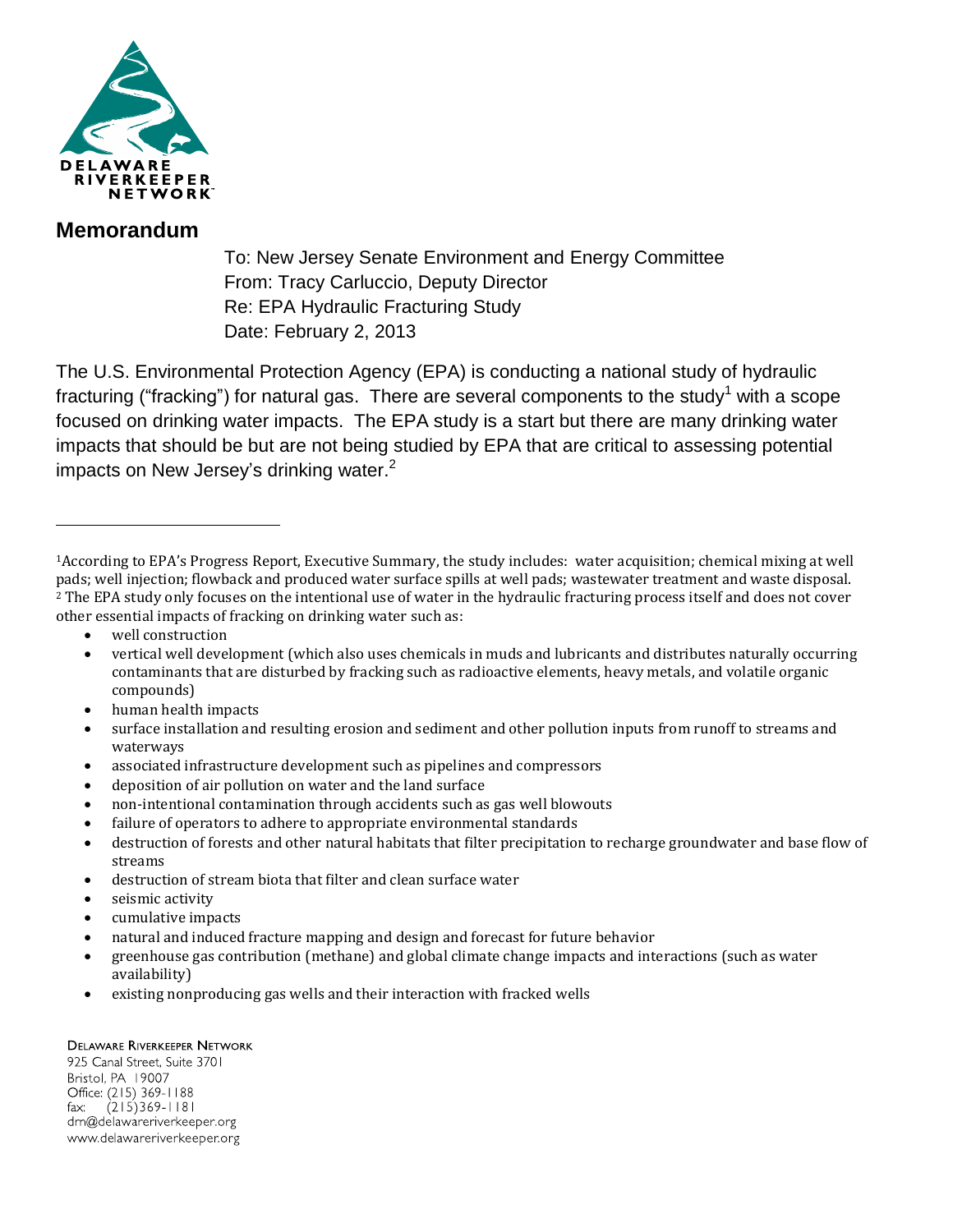However, now the ability of EPA to accomplish even the limited scope of its study is called into question due to industry operators barring the agency from well sites where they need access to gather reliable data before and after fracking occurs. EPA needs to get on to well sites to collect baseline water quality samples, monitor the fracking process, and measure any water quality changes that occur during and after fracking occurs. This is necessary to figure out how fracking can pollute groundwater and how to manage flowback and waste.

EPA reported in its Progress Report issued in December 2012 that "prospective case studies" have not begun as expected since agreements with companies have not been reached to allow access to active wells sites where fracking is planned. The report states, "Prospective case studies involve sites where hydraulic fracturing will be implemented after the research begins, which allows sampling and characterization of the site before, during, and after drilling, injection of the fracturing fluid, flowback, and production. The EPA continues to work with industry partners to design and develop prospective case studies."<sup>3</sup>

Reports by news agencies in recent weeks have explained that both Range Resources and Chesapeake, two of the largest operators, continue to balk at allowing EPA needed access. EPA's Dr. Glenn Paulson reported in January that one of the case studies had to be scrapped and others are still in jeopardy, likely delaying the results of the groundwater impact section of the agency's study. It is possible the larger report may be issued to meet scheduled release dates with the groundwater impact case study released at a later date, or the groundwater impact study may be scrapped altogether. Without this data and analysis, the agency's report will not provide the information needed to evaluate the safety of fracking in regards to the potential pollution of groundwater.

Another consideration regarding EPA's study and the problem of using its release to trigger the end to a fracking moratorium is that some important elements of the impacts of fracking that the EPA study does not cover are being studied by other federal agencies. In addition to EPA, the Department of Energy, the Department of the Interior, the Department of Agriculture, the Department of Defense, the Department of Transportation, the Securities and Exchange Commission, Health and Human Services, the Commerce Department and the State Department are conducting investigations. Several of these studies will produce reports that will help inform states regarding environmental, human health, and community issues, particularly the Departments of Energy, Interior, Transportation and Health and Human Services. Release dates for these studies are staggered, some are just getting underway and some have no deadlines set. Findings from ongoing federal studies are essential to address the safety of fracking, particularly in a densely populated state like New Jersey.

l

<sup>3</sup> U.S.E.P.A., Study of the Potential Impacts of Hydraulic Fracturing on Drinking Water Resources, Progress Report, December 2012, page 127.